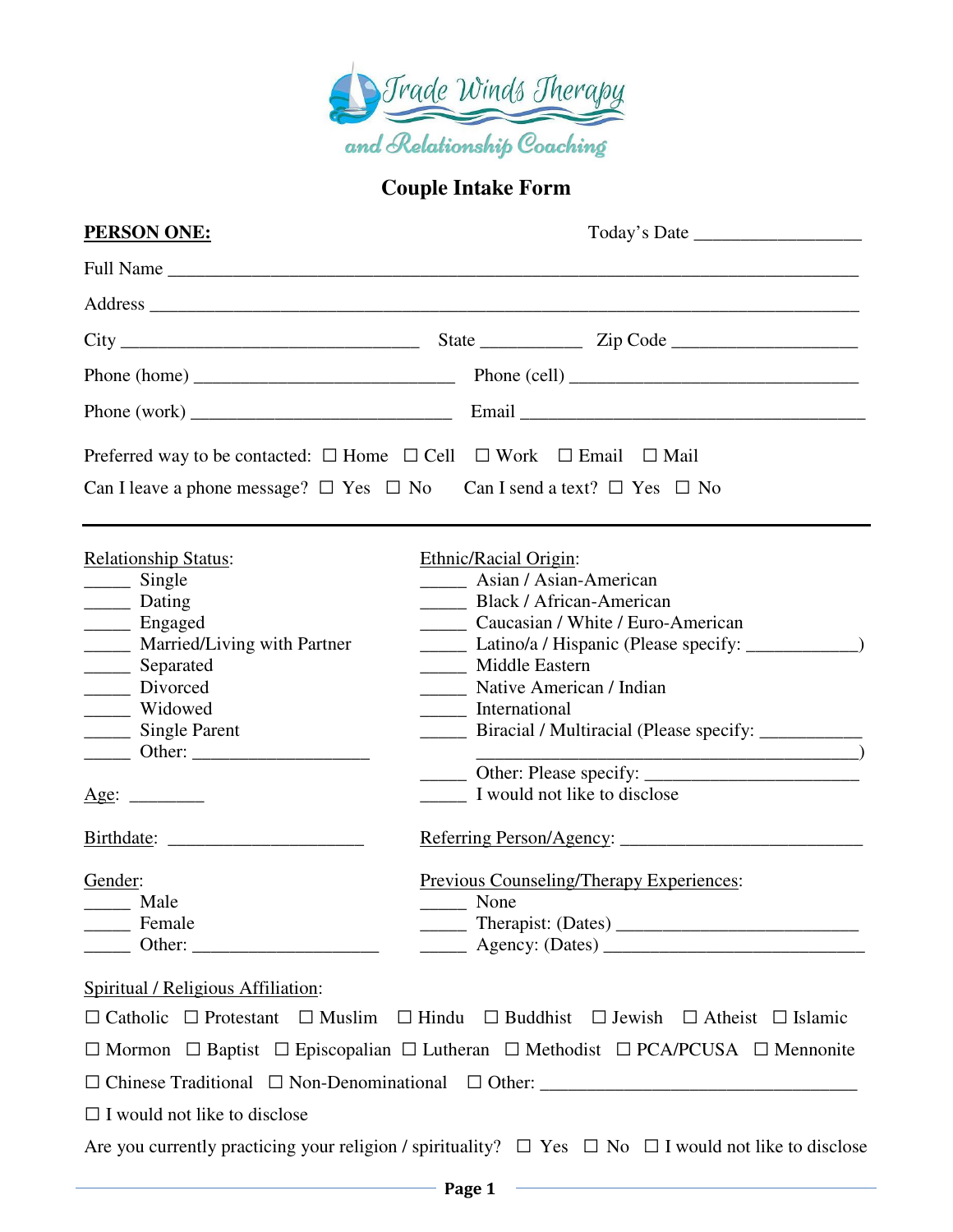Please list any other drugs you are currently taking (including recreational):

Please list any medical issues you are currently receiving treatment for:

Please provide information about your family:

|                  | Name | Occupation | Alive/Deceased | Age |
|------------------|------|------------|----------------|-----|
| Parent(s)        |      |            |                |     |
|                  |      |            |                |     |
| $Step-Parent(s)$ |      |            |                |     |
|                  |      |            |                |     |
| Sibling(s)       |      |            |                |     |
|                  |      |            |                |     |
| Partner/Spouse   |      |            |                |     |
| Children         |      |            |                |     |
|                  |      |            |                |     |
| Other            |      |            |                |     |
|                  |      |            |                |     |

In case of emergency:

 $\overline{a}$ 

| Local friend/relative (please have one not living with you)                                                                              | Relationship | Phone No. |
|------------------------------------------------------------------------------------------------------------------------------------------|--------------|-----------|
|                                                                                                                                          |              |           |
|                                                                                                                                          |              |           |
| What would you like to accomplish in therapy individually and/or together?                                                               |              |           |
|                                                                                                                                          |              |           |
| $\overline{2.}$                                                                                                                          |              |           |
| $\overline{3}$ .<br><u> 1980 - Johann Stein, marwolaethau a bhann an t-Amhair an t-Amhair an t-Amhair an t-Amhair an t-Amhair an t-A</u> |              |           |
|                                                                                                                                          |              |           |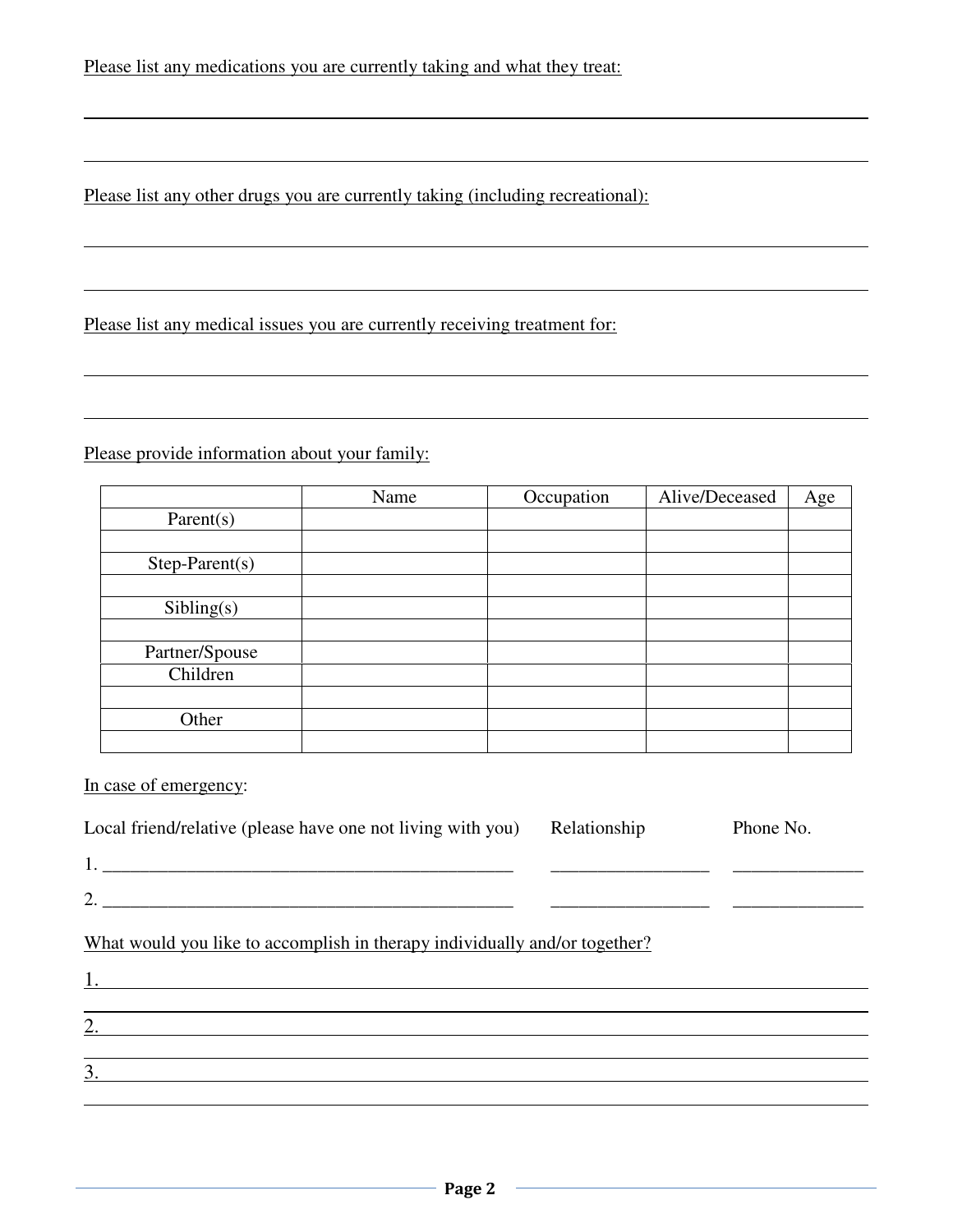## **PERSON TWO:**

| Preferred way to be contacted: $\square$ Home $\square$ Cell $\square$ Work $\square$ Email $\square$ Mail                                                                                                                                                                                                                                                                                                                                                                                                                                                                                                                                           |                                                                                                                                                                                                                                                                                                                                                                                                                                 |
|------------------------------------------------------------------------------------------------------------------------------------------------------------------------------------------------------------------------------------------------------------------------------------------------------------------------------------------------------------------------------------------------------------------------------------------------------------------------------------------------------------------------------------------------------------------------------------------------------------------------------------------------------|---------------------------------------------------------------------------------------------------------------------------------------------------------------------------------------------------------------------------------------------------------------------------------------------------------------------------------------------------------------------------------------------------------------------------------|
| Can I leave a phone message? $\Box$ Yes $\Box$ No Can I send a text? $\Box$ Yes $\Box$ No                                                                                                                                                                                                                                                                                                                                                                                                                                                                                                                                                            |                                                                                                                                                                                                                                                                                                                                                                                                                                 |
| <b>Relationship Status:</b><br>$\frac{1}{\sqrt{1-\frac{1}{2}}\sqrt{1-\frac{1}{2}}\sqrt{1-\frac{1}{2}}\sqrt{1-\frac{1}{2}}\sqrt{1-\frac{1}{2}}\sqrt{1-\frac{1}{2}}\sqrt{1-\frac{1}{2}}\sqrt{1-\frac{1}{2}}\sqrt{1-\frac{1}{2}}\sqrt{1-\frac{1}{2}}\sqrt{1-\frac{1}{2}}\sqrt{1-\frac{1}{2}}\sqrt{1-\frac{1}{2}}\sqrt{1-\frac{1}{2}}\sqrt{1-\frac{1}{2}}\sqrt{1-\frac{1}{2}}\sqrt{1-\frac{1}{2}}\sqrt{1-\frac{1}{2}}\sqrt{1-\frac{1}{2}}\sqrt{1-\frac$<br>________ Dating<br>_____ Married/Living with Partner<br>_______ Separated<br>______ Divorced<br>______ Widowed<br>_______ Single Parent<br>Age:<br>Gender:<br>______ Male<br>Female<br>Other: | Ethnic/Racial Origin:<br><b>Asian / Asian-American</b><br><b>Black / African-American</b><br>Caucasian / White / Euro-American<br>Latino/a / Hispanic (Please specify: ____________)<br>Middle Eastern<br>_______ Native American / Indian<br>International<br>_______ Biracial / Multiracial (Please specify: _________<br>I would not like to disclose<br>Previous Counseling/Therapy Experiences:<br>None<br>Agency: (Dates) |
| Spiritual / Religious Affiliation:<br>$\Box$ I would not like to disclose<br>Please list any medications you are currently taking and what they treat:                                                                                                                                                                                                                                                                                                                                                                                                                                                                                               | $\Box$ Catholic $\Box$ Protestant $\Box$ Muslim $\Box$ Hindu $\Box$ Buddhist $\Box$ Jewish $\Box$ Atheist $\Box$ Islamic<br>$\Box$ Mormon $\Box$ Baptist $\Box$ Episcopalian $\Box$ Lutheran $\Box$ Methodist $\Box$ PCA/PCUSA $\Box$ Mennonite<br>Are you currently practicing your religion / spirituality? $\Box$ Yes $\Box$ No $\Box$ I would not like to disclose                                                          |